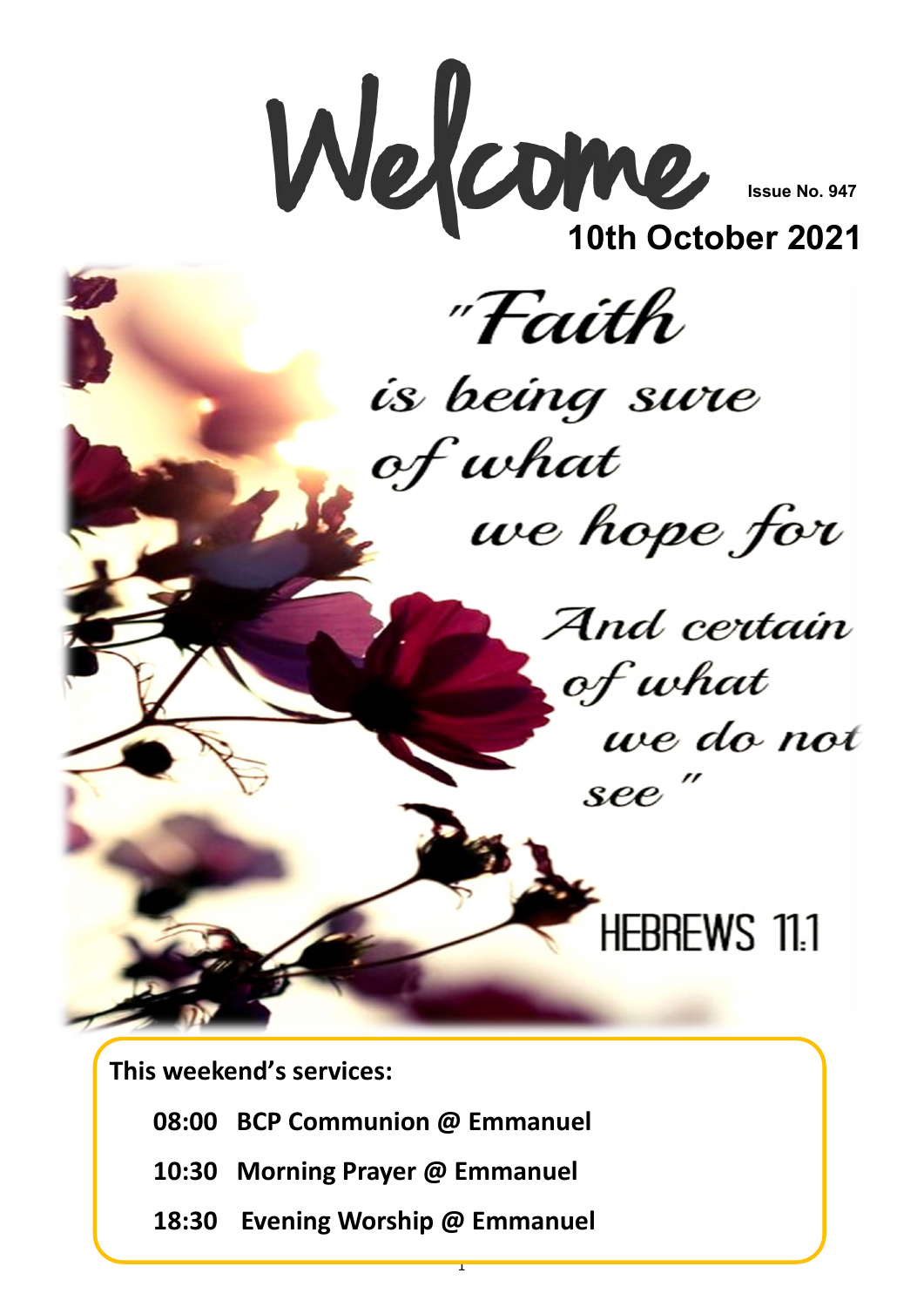### **WEBSITE LINK**

#### **https://www.emmanuelplymouth.co.uk/**

**Support the Mission of the Month – [Wycliffe Bible Translators,](https://www.wycliffe.org.uk/about/our-story/) particularly the work of Alison and David Tute who work for them and regularly attend Emmanuel's services. Wycliffe Bible Translators' aim is that everyone can hear God speak to them as they engage with the Bible in their own language – I.5 billion people are still waiting.** 

If you would like to give an outright donation and add gift aid, please contact Dominie Burns

Or buy a delicious homemade cake or preserve, **[all proceeds to Wycliffe Bible](https://www.wycliffe.org.uk/about/our-story/)  [Translators.](https://www.wycliffe.org.uk/about/our-story/)**

Here is what is on offer this week: -

### **CAKES –** *bakers are eager to offer you their wares – don't be shy.*

Banana Bread contact Mary Orchard 01752 668564 Classic Victoria Sandwich and/or Ginger Cake contact Sheila Tigwell 651515

Flapjacks contact Anne Tillett 07717 378474

Fruit cake, Chocolate cake, contact Aileen Nuttall 01752 224400

Lemon Drizzle Cake contact Dominie Burns 01752 665446

Teabread contact Ginnie Serpell 01752 261751

Iced carrot cake traybake, 6, 12 or 24 slices, contact Linda Wheeler 01752 227003

Walnut and Banana Loaf with frosted Icing contact Janet Asman 01752 771067

### **PRESERVES**

Marmalade, jam or chutney contact Dominie Burns 01752 665446 Crab Apple Jelly contact Aileen Nuttall 01752 224400

Please ring the donor to order and arrange collection or delivery and give them your donation.

Any queries: Linda Wheeler 01752 227003 or Dominie Burns 01752 665446

Thank you for all your support for the Mission of the Month

September: Christians Against Poverty £517.53

**Coffee Morning for Wycliffe Bible Translators 10.30 Saturday October 30th**

## **PARISH PRAYER MEETING**

**Next meeting: Wednesday 6th October at 7.30pm (back of church)**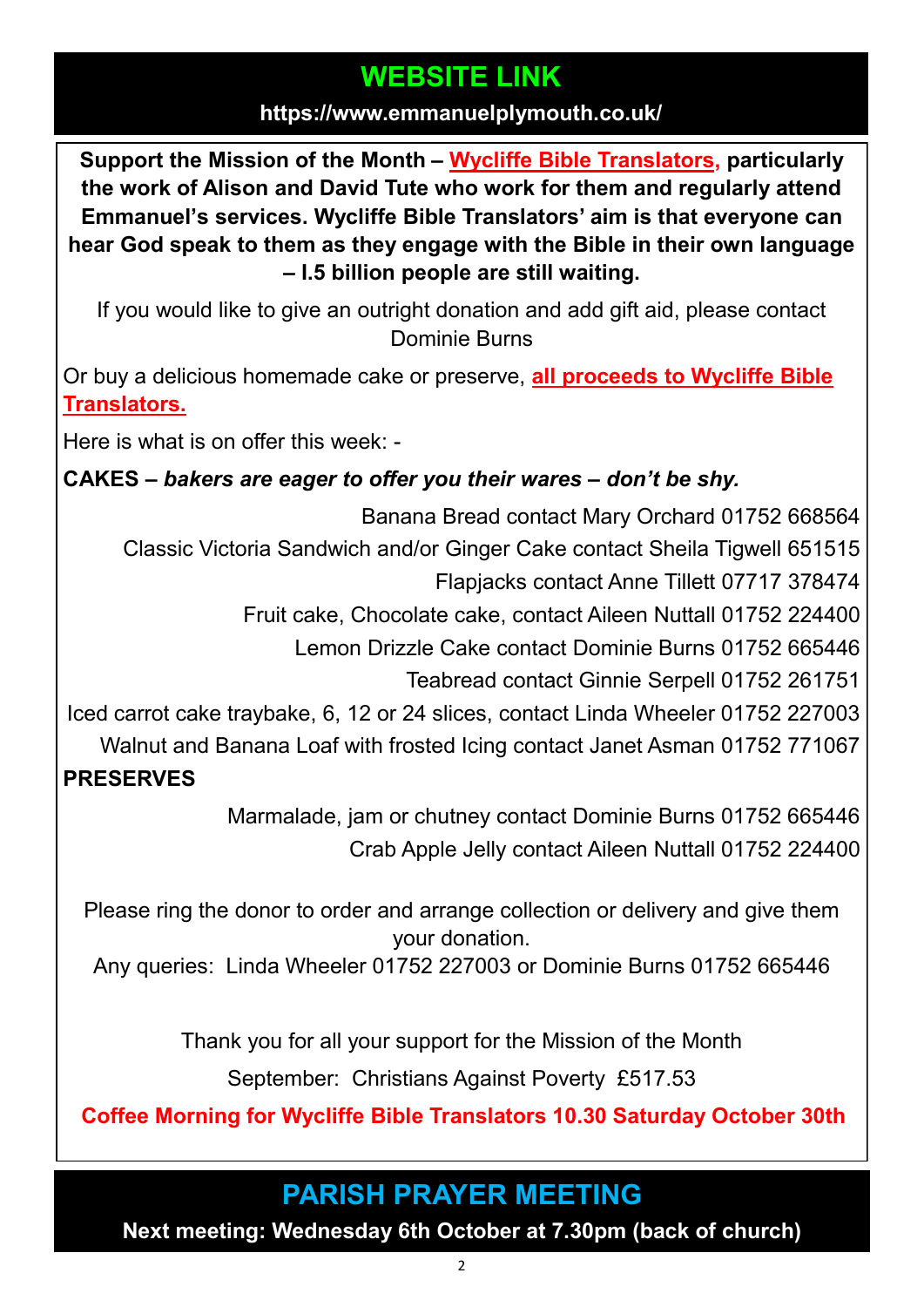### **YOU TUBE SUNDAY SERVICE STREAMING LINK**

**<https://www.youtube.com/channel/UCqTPdwPeUXD1TIFuG76xLfg>**

### **CHRISTIANITY EXPLORED**

Six sessions looking at what makes Jesus such good news.

It's great for introducing people to Christianity or as a refresher for those who already believe. Tony is starting the next course at Emmanuel at 8.00 on 30 September (some flexibility over the evening and time).

Would you like to come?

Got someone you could invite or bring along? If so, please let Tony know on 0330 1139088 or at **[tony.williams@emmanuelplymouth.co.uk](mailto:tony.williams@emmanuelplymouth.co.uk)**

### **REGAL CINEMA**

Resumes on Wednesday 20th October at 2.00pm

and thereafter on the third Wednesday of each month.

| <b>REFRESHMENTS</b>                                                                                                                                                                                                                                                                                                                                                                            | <b>CHRISTMAS HAMPERS</b>                                                                                                                                                                                                                                                                                                                                                                                                                                                                                                                         |
|------------------------------------------------------------------------------------------------------------------------------------------------------------------------------------------------------------------------------------------------------------------------------------------------------------------------------------------------------------------------------------------------|--------------------------------------------------------------------------------------------------------------------------------------------------------------------------------------------------------------------------------------------------------------------------------------------------------------------------------------------------------------------------------------------------------------------------------------------------------------------------------------------------------------------------------------------------|
| Thank you to Linda and the<br>team who have provided<br>the refreshments and<br>washing up in recent<br>weeks. It's great to be able<br>to join in fellowship over<br>tea and coffee again.<br>This is an important<br>ministry and an important<br>part of our Sunday, so if<br>you feel you could join the<br>team and help support the<br>fellowship at Emmanuel,<br>please speak to Linda. | St Pauls are once again starting our Christmas<br>Hamper appeal.<br>Our friends at Emmanuel made a terrific contribution<br>last year. Hope we're not being too cheeky and<br>asking again for your support. The parcels will be<br>delivered to families in Efford, Lipson and Laira with<br>referrals being mostly made from the local schools.<br>Donations of food or cash to Barrie Bannister-Evans<br>2 Glenhurst Road or come along to St Paul's Larder<br>on a Tuesday morning between 8.30am and 11am.<br>God Bless you all. Jo Connett |

#### **Notices at Sunday Services**

Due to the increasingly large number of messages asked of service leaders to give out verbally at Sunday services, there is now a policy that no announcements will be made verbally which are not in the written notice sheet. So please make sure you think ahead if you want to advertise an activity. The deadline for submitting notices is midday on the previous Monday.

Send them to [johnkowalski86@hotmail.com](mailto:johnkowalski86@hotmail.com)

Leaders of services will underline various things at the 'Notices' slot but that is really more about emphasis and promotion rather than announcement or detail.

With thanks,

Karl